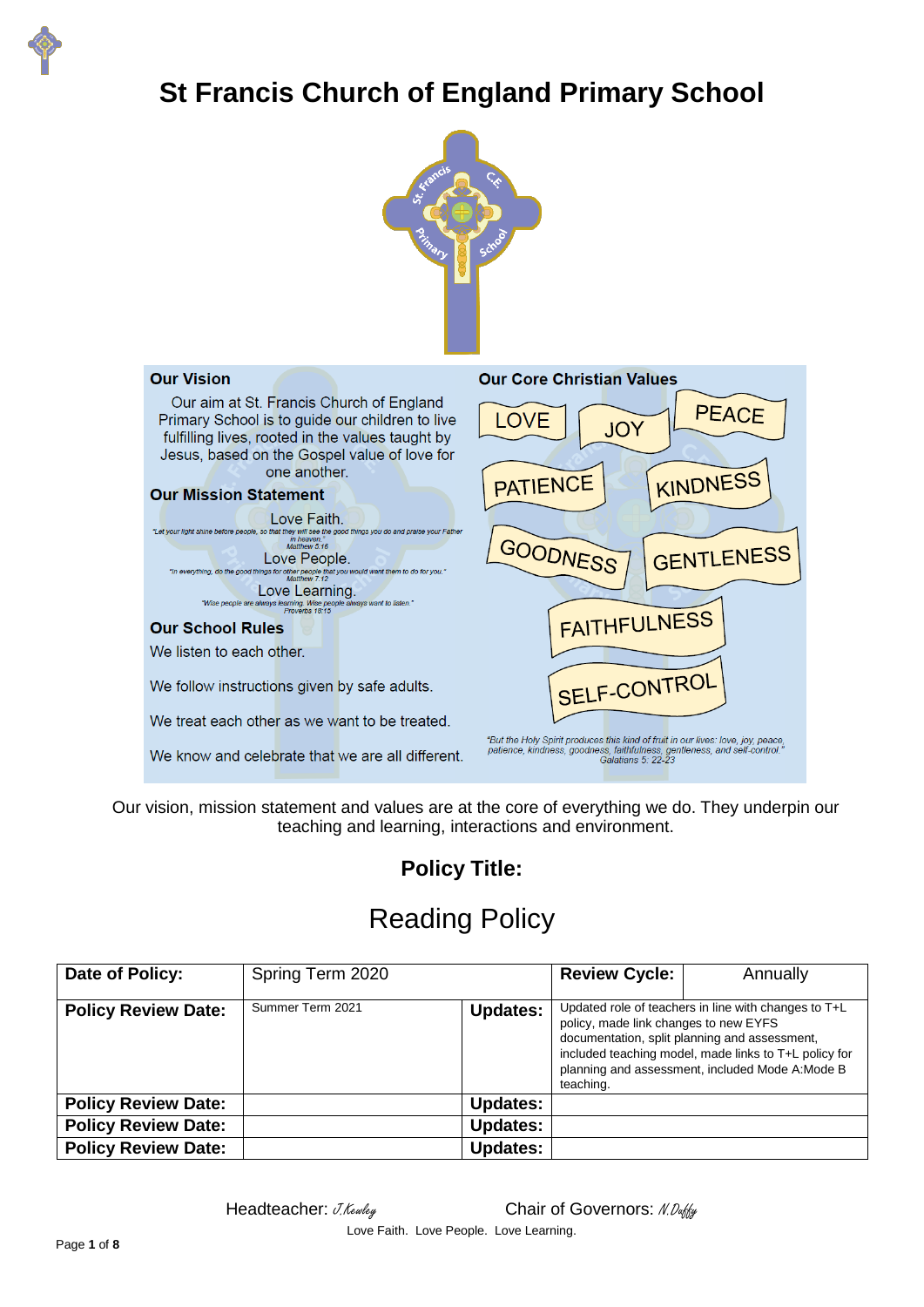



#### **2) SUBJECT VISION**

At St Francis CE Primary School, we believe that reading is at the centre of learning. Our children experience the joy of reading which inspires and empowers them in their journey towards a fulfilling life. Through a rich variety quality and well-matched texts: through drama and role-play, analysis and discussion; and within every subject area, a profound understanding of their world is nurtured, enabling them to be successful.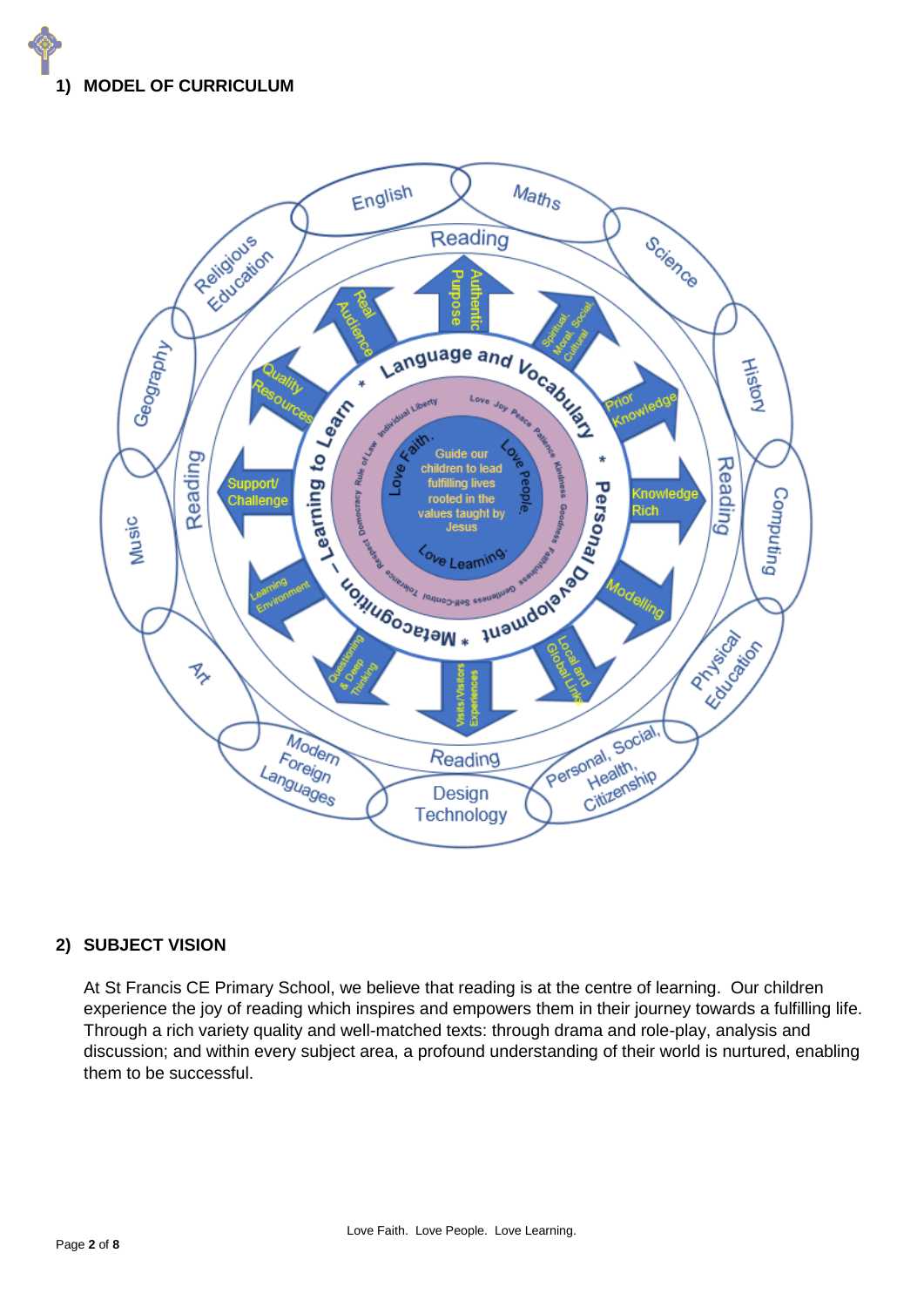Children at St Francis C of E Primary School...



# **3) LEGAL FRAMEWORK**

This policy will have regard to the following statutory and non-statutory guidance within the primary national curriculum. Available at: [Primary National Curriculum](https://www.gov.uk/government/uploads/system/uploads/attachment_data/file/425601/PRIMARY_national_curriculum.pdf)

#### **4) ROLES AND RESPONSIBILITIES**

#### **4.1 Role of Subject Leader**

The Teaching and Learning Policy, page 3 – section 1.3 states:

*'Subject Leaders will:* 

- *Develop and review curriculum policies and schemes of work in collaboration with colleagues.*
- *Ensure that all relevant required subject leadership paperwork is carried out, for example, subject action plan and leader reports.*
- *Take accountability for the progress of children in their given subject.*
- *Report on the effectiveness of the curriculum to the senior leadership team and the governing body.*
- *Provide professional advice to the governors' curriculum sub-committee.*
- *Ensure their Scheme of Work details the following: National Curriculum coverage, Objectives, Precise Knowledge, Vocabulary, Links to visits/visitors/experience, Map of prior learning, Links to SMSC, Christian values and mission statement.*
- *Keep up-to-date through reading and attending relevant courses*
- *Sharing subject knowledge and pedagogy amongst colleagues to distribute best practice across the school'*

#### **4.2 Role of Class Teacher**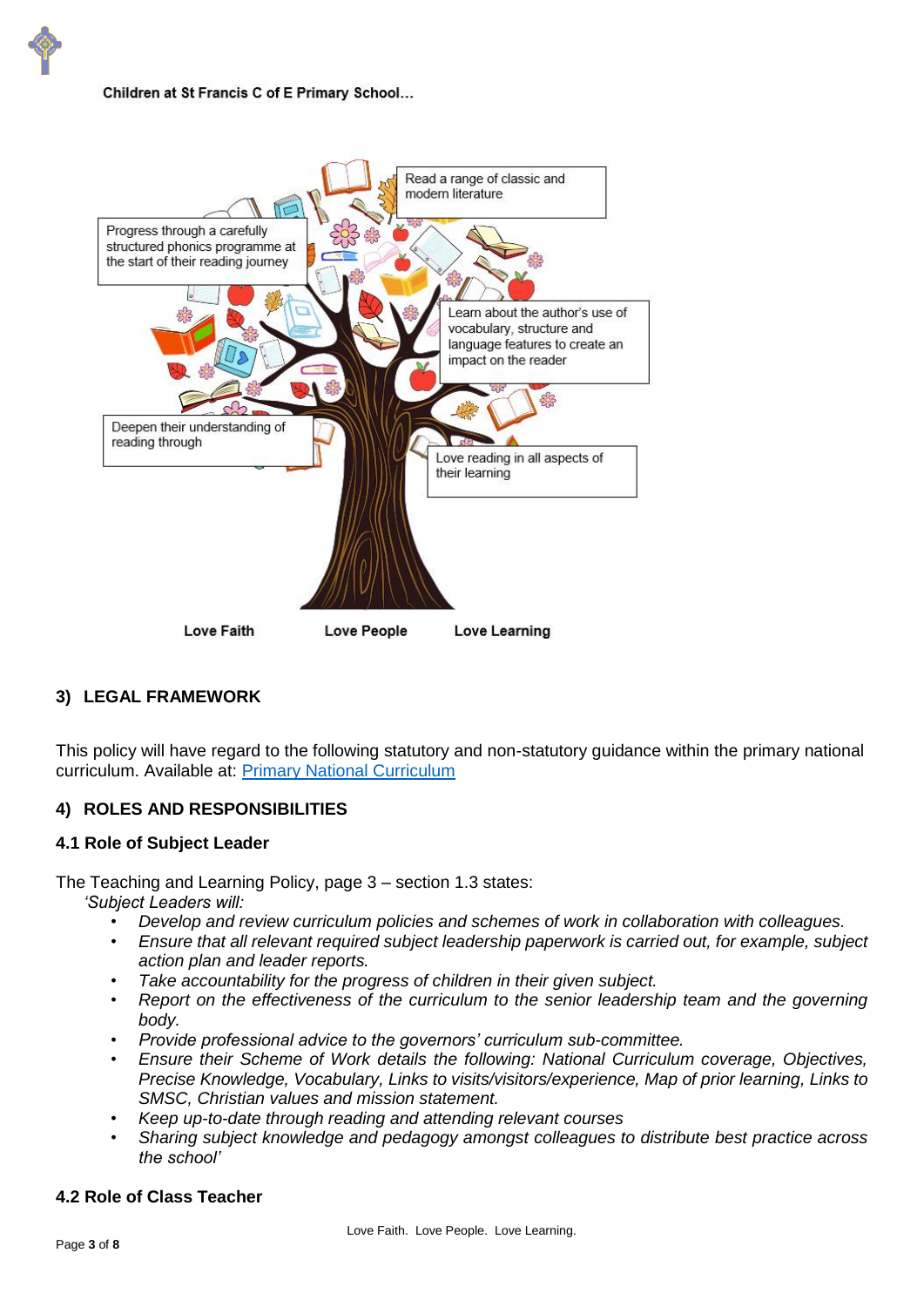The Teaching and Learning Policy, page 3-4 – section 1.4 states:

*'Teachers will:*

- *Teach using the instructional and pupil culture routine to echo the learning science the teaching and learning is based upon.*
- *Have strong formative assessment within lessons that drives their instruction to ensure children's learning needs are met.*
- *Hold the mindset of 'No-opt Out'; ensure 100% compliance and utilise routines to ensure high engagement in learning from all children, irrespective of ability*
- *Utilise mixed ability or flexible groups to meet need.*
- *Be reflective practitioners.*
- *Take on board all training opportunities provided by changing and adapting teaching pedagogy.*
- *Accurately monitor and evaluate their teaching against the national teaching standards and their appraisal targets.*
- *Seek professional dialogue and constructive criticism from senior leaders, teaching colleagues or subject leaders.*
- *Review and evaluate their planning regularly to ensure it meets with subject consistencies laid out in subject policy and the staff handbook.*
- *Set appropriate and challenging targets for pupils based on ability.*
- *Collaborate with colleagues to moderate pupil achievement.*
- *Involve parents and other professionals in the learning process.*
- *Complete all relevant assessment data required through the assessment cycle.*
- *Promote a growth mindset for the children, utilising metacognitive research.*
- *Consider the welfare and safety of children and act within the safeguarding policy as we believe effective learners have to be safe learners.*
- *Provide a challenging and stimulating curriculum, designed to encourage all children to reach the highest standards of achievement*
- *Ensure that their lessons develop children's deeper thinking and use strategies to support the transference of knowledge to the long-term memory*
- *Be excellent role models, punctual, well prepared and organised.*
- *Have a positive attitude to change and the development of their own expertise.*
- *Ensure that their teaching promotes the love of learning through the use of a range of strategies, including visits, visitors and experiences.*
- *Manage behaviour consistently through the school's behaviour policy*

# **5) EYFS PROVISION**

The teaching of this subject relates to the following areas of the EYFS framework:

ELG 8. Comprehension: Demonstrate understanding of what has been read to them by retelling stories and narratives using their own words and recently introduced vocabulary. Anticipate – where appropriate – key events in stories. Use and understand recently introduced vocabulary during discussions about stories, non-fiction, rhymes and poems and during role-play.

ELG 9. Word Reading: Say a sound for each letter in the alphabet and at least 10 digraphs. Read words consistent with their phonic knowledge by sound-blending. Read aloud simple sentences and books that are consistent with their phonic knowledge, including some common exception words.ELG 7. Fine Motor Skills: Hold a pencil effectively in preparation for fluent writing – using the tripod grip in almost all cases. Use a range of small tools, including scissors, paint brushes and cutlery. Begin to show accuracy and care when drawing.

The EYFS statutory framework can be found at: [EYFS Statutory Framework](https://assets.publishing.service.gov.uk/government/uploads/system/uploads/attachment_data/file/974907/EYFS_framework_-_March_2021.pdf) The EYFS non-statutory [Development Matters](https://assets.publishing.service.gov.uk/government/uploads/system/uploads/attachment_data/file/1004234/Development_Matters_Non-statutory_Curriculum_Guidance_Revised_July_2021.pdf) guidance can be found at: **Development Matters**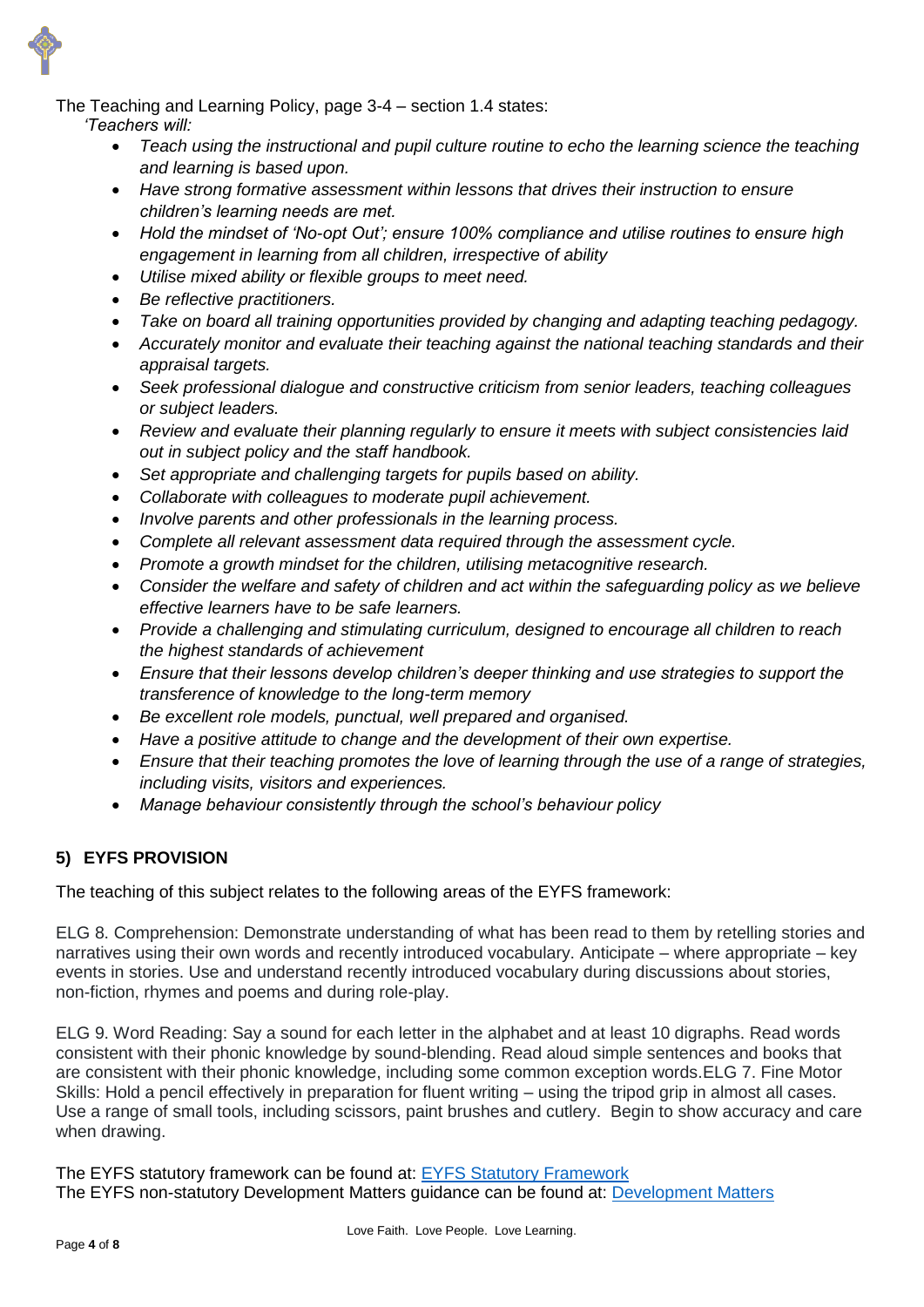

### **6) THE NATIONAL CURRICULUM**

The teaching of the curriculum for the named subject links directly and ensures appropriate coverage of the Primary National Curriculum.

The Primary National Curriculum can be found at: [Primary National Curriculum](https://www.gov.uk/government/uploads/system/uploads/attachment_data/file/425601/PRIMARY_national_curriculum.pdf)

#### **7) OUR TEACHING MODEL**

Our teaching and learning is based upon research around how learning works. This is the foundation as to how we teach at St. Francis CEP School.

*Tom Sherrington – Rosenshine's Principles in Action*

A simple model for how memory works is based on the concept of building schemata in our long-term memory, as follows:



See section 4 of our Teaching and Learning Policy for more information as to how we teach to support this model. Our Teaching and Learning Policy can be found [here.](https://www.theschoolbus.net/compliancemanager/public/teaching-and-learning-policy/72469990-a17e-45db-84f4-7cbea92b1738/22619)

#### **The Teaching of Reading:**

EYFS and KS1 follow the Little Wandle Letters and Sounds Systematic Synthetic Phonics model for teaching graphemes and phonemes correspondence, oral blending and automatic reading. KS2 children who have not yet successfully progressed through the Little Wandle Letters and Sounds programme will continue with this through interventions. All staff who deliver phonics sessions are fully trained with the use of Little Wandle, and this is monitored as part of a termly Early Reading audit process. Please see the Phonics policy for more information.

KS2 children have daily reading lessons (sometimes known as Guided Reading) using real books, following a VIPERS structure. This means that each day, as well as daily reading from the book, the children will be required to complete comprehension questions based on VOCABULARY, INFERENCE, PREDICTION, EXPLANATIONS, RETRIEVAL AND SUMMARISING/SEQUENCING.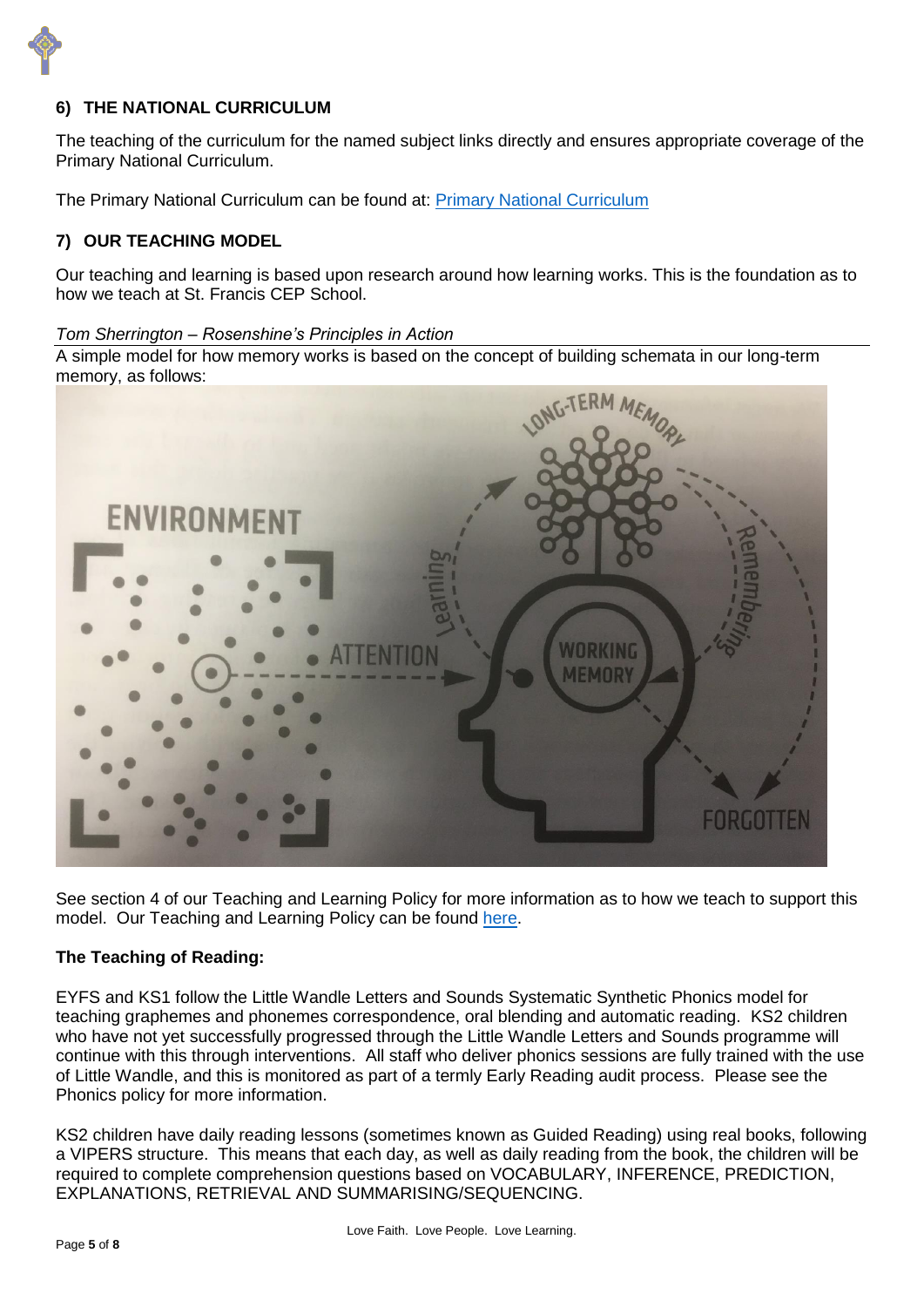Each class also listens to an adult reading from their class novel – timetabled for the end of the working day in order to create a pleasant and calm ending to their day in school.

There is a reading spine for the books used in reading lessons as well as for class novels, to ensure a rich, diverse diet of literature is experienced by all children.

Please see Appendix A for the Diversity/Equality in Reading Materials document.

Texts used in our Talk for Writing programme are also selected carefully, to contribute to the richness and diversity of our reading spine.

#### **Reading for Pleasure**

Staff at St. Francis understand the emotional and mental health benefits gained from reading as well as the academic gains made by children who are able to read widely and confidently. In our drive to promote reading for pleasure the following strategies are implemented across school:

- Daily independent reading times take place within each class often straight after lunch;
- Weekly 'reading for pleasure' timeslots are identified on all teachers' weekly timetables where children can choose a book from their class library or the research hub to share with a friend or on their own;
- As well as taking home a reading book matched to their own reading level, children are encouraged to take home a book from their class library;
- Visits to our local library are scheduled throughout the Spring and Summer term for each class;
- Class reading areas are expected to be attractive and welcoming;
- Staff are encouraged to share their own favourite books from home with their children in order to foster a love of reading;
- Staff are encouraged to be seen reading at the same time as their class read;
- Y6 Librarians read with younger children at lunchtimes;
- Y6 Librarians tidy book areas and displays and suggest books to be bought;
- Lunchtime book clubs take place with different classes;
- National events such as National Storytelling Week and World Book Day are part of the timetabled school year, with meaningful activities planned;
- Books are always part of any other 'events' weeks such as Children's Mental Health Week.

# **Home reading books**

Children in EYFS and KS1 take home the relevant book based on their Little Wandle Letters and Sounds phase level. This home reading book will always be 6 weeks lower than the level at which they are working in school, so that the child is able to consolidate, practise and gain confidence and fluency with their reading at home.

Children in KS1 who have progressed through the phonics phases take home a relevant book following the Collins Big Cat books programme which relates to their reading level as assessed in school.

All children have the opportunity to take home a second book for sharing with an adult or for reading for pleasure themselves, which they choose during weekly Reading for Pleasure time.

#### **8) PLANNING**

Planning of the subject has been completed to ensure progression in knowledge as the children move through the school. The Long-term plan for this subject area can be found on our curriculum section of our website: [Curriculum Section of Website](https://www.stfranciscep.co.uk/page/curriculum/83640)

The detail of content, including precise knowledge has been set for each year group as outlined in the Long-Term Plan. It is the role of the class teacher to place this into short-term planning to cover in their classes.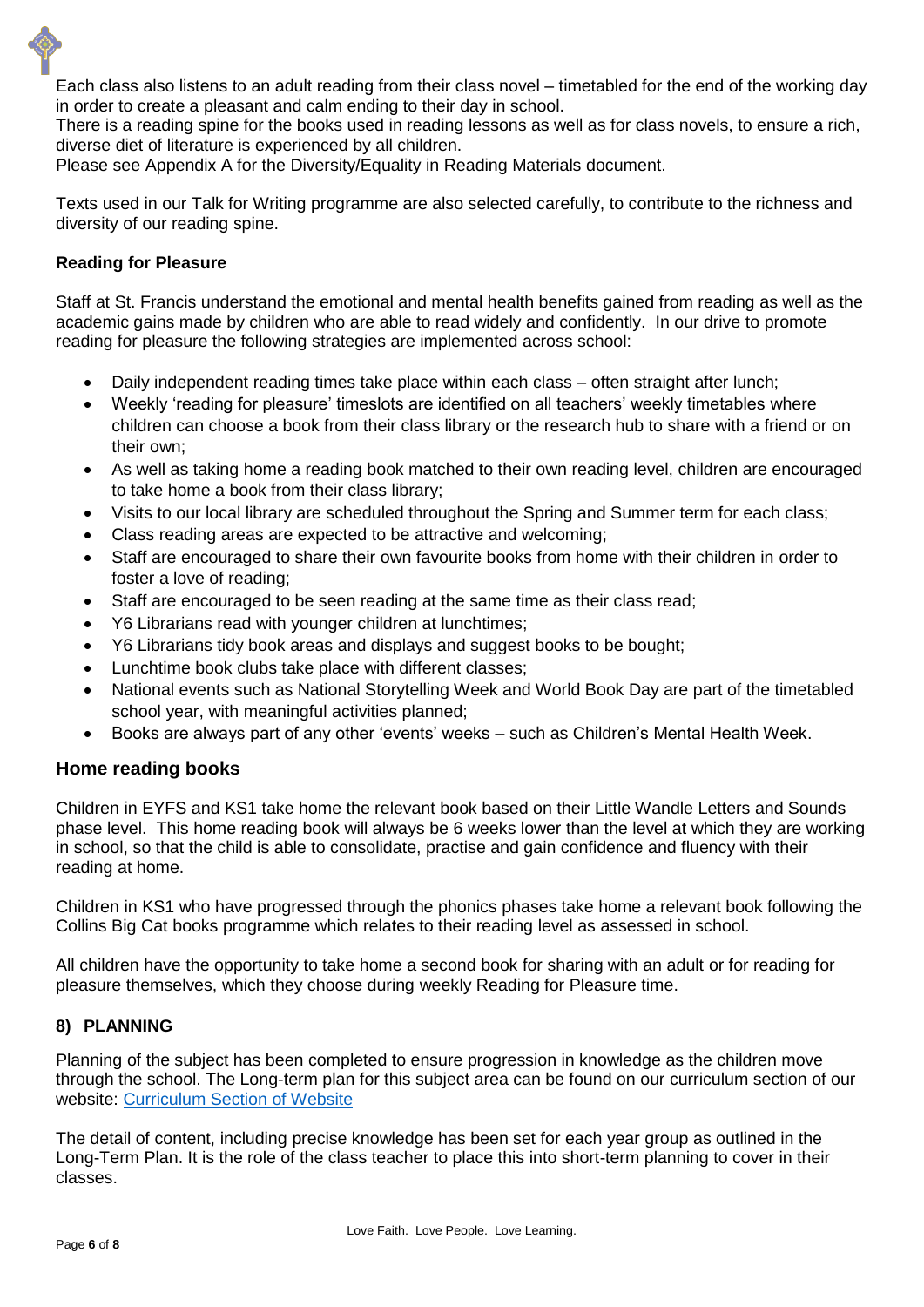The teaching and learning policy demands that teachers plan the outlined content taking consideration of the following:

- Cognitive load
- Learning organisation
- Learning progression
- Learning steps
- Sequential retrieval practice
- Mode A:Mode B Teaching

The Teaching and Learning Policy, section 5.8 (page 11), defines Mode A:Mode B teaching as:

*During the planning process, the teacher will identify which type of teaching is required.*

#### *Mode A:*

*Every teacher needs to be able to deliver high-quality instructional teaching. This is Mode A. Explaining, Modelling, Questioning, Checking for Understanding, Guiding Practice. This is identifying when content requires explicit instruction.*

#### *Mode B:*

*Mode B teaching usually involves content that would benefit from a child-led, curious and inquisitive approach, for example, a science experiment. "I have put some resources on your table, explore and come up with some statements and/or questions to share"*

*Teachers will use instructional routines throughout Mode B teaching.*

*Unlike Mode A teaching, which will be a daily default, Mode B elements can be woven into the curriculum at varying frequencies. Some elements might be daily, some weekly or monthly, some might happen once per unit of learning or just once a year. Mode B elements offer a depth and richness that supplements the staple diet of Mode A. There are no hard and fast rules and whole lessons could easily be devoted entirely to one mode or the other.*

Section five of the teaching and learning policy sets out the processes of planning in our school.

There is an expected planning format to be used by all teachers when planning for the KS2 reading lessons. Little Wandle phonics sessions and reading practice sessions follow those within the Little Wandle programme.

Our Teaching and Learning Policy can be found [here.](https://www.theschoolbus.net/compliancemanager/public/teaching-and-learning-policy/72469990-a17e-45db-84f4-7cbea92b1738/22619)

#### **9) ASSESSMENT**

Assessment in reading is mainly formative. Teachers will assess within lessons and outside of lesson to provide feedback in order for children to improve their work through the unit. At the end of a unit, teachers will monitor the impact of the content taught within the unit. At the end of a term, based on the work produced at the end of each unit, teachers will assess whether children are at Below, Expected or at Greater Depth Secure using the Kent Statements.

For EYFS and KS1 children who are still working on phonics phases, assessments are completed every 6 weeks, in accordance with the Little Wandle programme. Data from these assessments is used to ensure that the appropriate reading group, matched reading book and any keep-up group interventions needed, are planned for. These are tracked on our data system.

Three weekly assessments are carried out for any child receiving an individual catch up session, to ensure that their intervention is as timely and swift as possible before they continue on the next steps.

For children who have progressed beyond Little Wandle phonics, their assessments are based on the BookBand levels using Big Cat Collins.